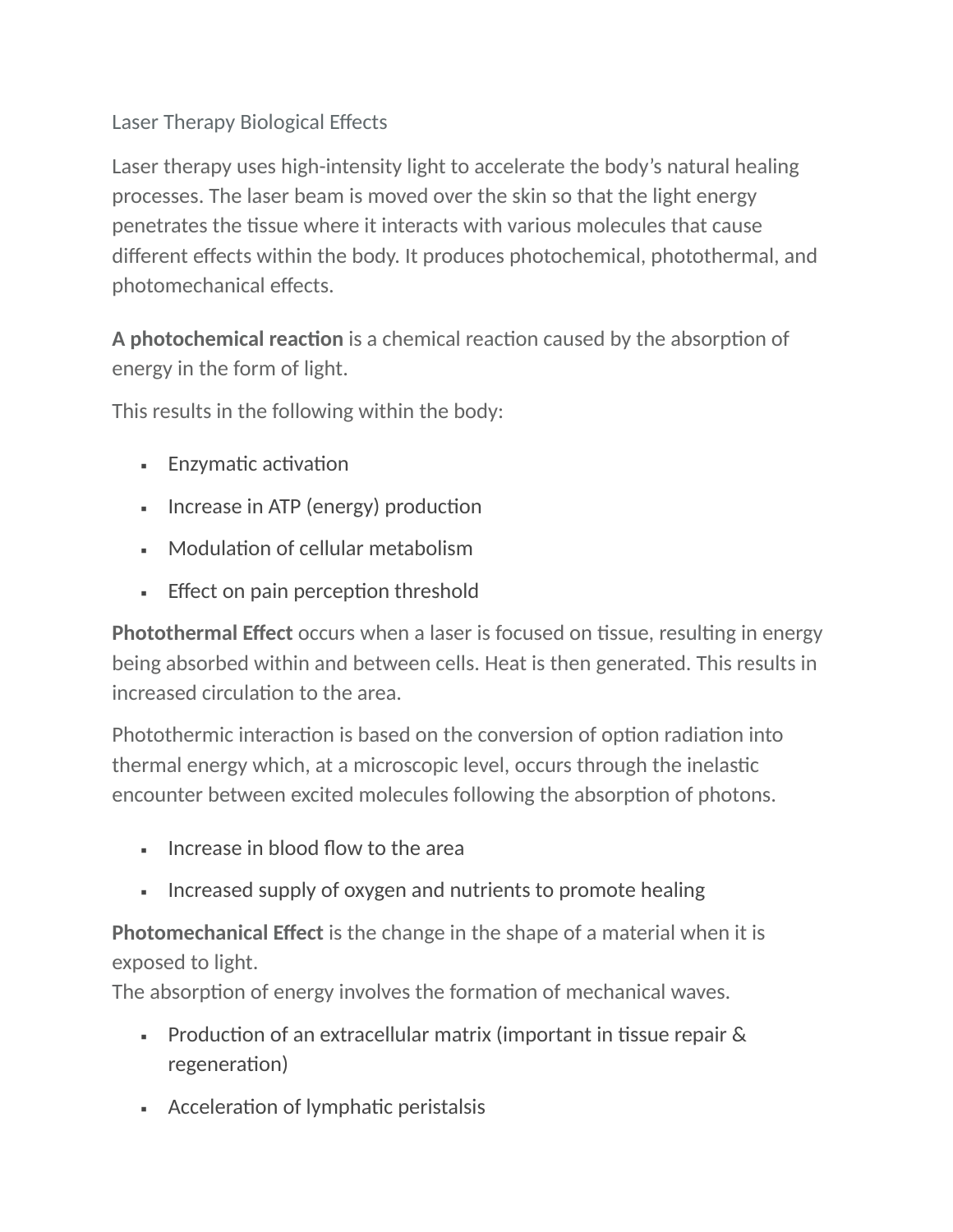- Re-absorption of edemas
- Reactivation of microcirculation

### **Effects on Cells**

- **·** Increase in ATP (energy) synthesis
- **EXECUTE:** Increase in the production of RNA
- **EXEDENT** Increase in cellular proliferation
- **Induction of differentiation processes**
- Release of growth factors (fibroblasts) and other substances
- **EXEDEE IS Increase in the production of molecules of the extracellular matrix** (fibroblasts & chondrocytes)

#### **Effects on Tissue**

- Modulation of the inflammatory processes
- Remodeling of the extracellular matrix
- **EXEDEE** Induction of lymphatic and vascular regeneration
- **Example 1** Stimulation of the endothelial function
- Reduction of the edema re-absorption times
- **EXECT** Prevention against the formation of scar tissue and hyperkeratosic lesions

#### **Systemic Effects**

**Analgesic effect:**

- **Blocking of pain stimulus conduction**
- Hyperemia and "wash out" of the algogenic substances
- **•** Increase in endorphin synthesis
- Pain threshold modulation

**Anti-inflammatory and anti-edema effect:**